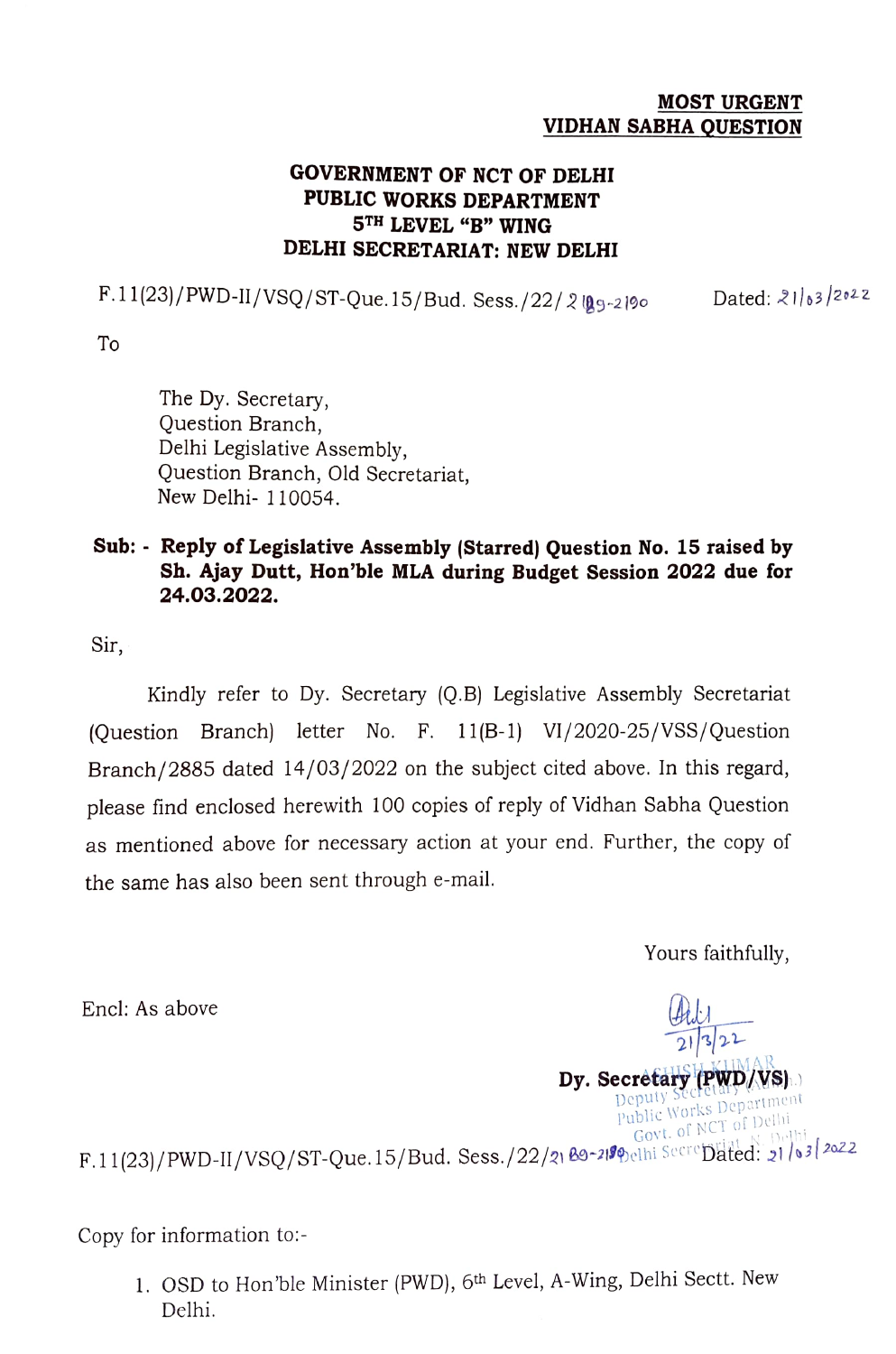विभाग का नामः लोक निर्माण विभाग, दिल्ली सरकार विभाग का पताः तीसरा तल, ए-विंग, एम.एस.ओ बिल्डिंग, आई.टी.ओ. इन्द्रप्रस्थ संपदा, नई दिल्ली-110002

तारांकित प्रश्न संख्याः 15 दिनांकः 24.03.2022 प्रश्नकर्ता का नामः श्री अजय दत्त क्या उपमुख्यमंत्री / मंत्री, लोक निर्माण विभाग यह बताने की कृपा करेंगें कि:

| क्र0सं0 | प्रश्न                                                                                                                                                 | उत्तर                                                                                                                                                                                                                                                                                                                                                                                                                                                                                                                                                                                                                                                       |
|---------|--------------------------------------------------------------------------------------------------------------------------------------------------------|-------------------------------------------------------------------------------------------------------------------------------------------------------------------------------------------------------------------------------------------------------------------------------------------------------------------------------------------------------------------------------------------------------------------------------------------------------------------------------------------------------------------------------------------------------------------------------------------------------------------------------------------------------------|
| क)      | अंबेडकर नगर विधानसभा क्षेत्र में  <br>बीआरटी शेख सराय से खानपुर<br>तक सड़क के सौंदर्यीकरण के<br>कार्य की क्या रिथति है और यह<br>कार्य कब तक पूरा होगा; | बी0आर0टी0 शेख सराय से खानपुर तक का स्ट्रीट<br>स्कैपिंग के कुछ हिस्से का कार्य जुलाई से अगस्त<br>2021 के दौरान नमूने के तौर पर कराया गया था।<br>पूरी सड़क का कार्य Streetscaping Project की<br>स्वीकृति प्राप्त होने के बाद कराया जाएगा।                                                                                                                                                                                                                                                                                                                                                                                                                     |
| ख)      | निर्माण<br>विभाग<br>लोक<br>द्वारा<br>अंबेडकर नगर विधानसभा क्षेत्र में<br>किए जा रहे कार्यों का विवरण,<br>ततुसंबंधी वर्कऑर्डर के साथ;                   | सीसीटीवीः<br>अंबेडकर नगर विधान सभा क्षेत्र में फेस--1 के तहत्<br>1824 सीसीटीवी कैमरे लगाये जा चुके है एंव कुल 153<br>वाईफाई हॉटस्पाट लगाये है जिनमे से 135 पब्लिक प्लेस<br>पर एंव 18 वाई-फाई हॉटस्पाट बस स्टैंड पर लगाये गए<br>है पी०डब्ल्यू०डी० ने दिल्ली की समस्त विधान सभाओं में<br>सीसीटीवी कैमरे लगाने एंव वाईफाई हॉटस्पाट लगाने का<br>कार्य इक्कठा अवार्ड किया है।<br>दक्षिणपुरी औषधालय को पॉलीक्लनिक बनाने का कार्य<br>किया जा रहा है<br>इसके अतिरिक्त लोक निर्माण विभाग के अन्तर्गत<br>अम्बेडकर नगर विधानसभाक्षेत्र मेंComprehensive<br>Maintenance कार्य के अतिरिक्त कोई कार्य नहीं<br>किया जा रहा है। वर्कआर्डर विधानसभा वार नहीं<br>किया गया है। |
| ग)      | निर्माण विभाग द्वारा<br>लोक<br>अंबेडकर नगर विधानसभा क्षेत्र में<br>किए जाने वाले प्रस्तावित कार्यों<br>का विवरण;                                       | 1. बी0आर0टी0 रोड पर Patch Repair का कार्य तथा<br>क्षतिग्रस्त फुटपाथ की रिपेयर का कार्य।<br>2. बी0आर0टी0 रोड पर Strengthening का कार्य।<br>3.अंबेडकर नगर विधानसभा क्षेत्र फेस—2 के तहत् 2176<br>सीसीटीवी कैमरे लगवाये जा रहे है।                                                                                                                                                                                                                                                                                                                                                                                                                             |

 $\mathbb{A}$ HISE KUMAR Buty Secretary (Admn.)  $\beta$ Public Works Department Govt. of NCT of Delhi Delhi Secretariat, N. Delhi